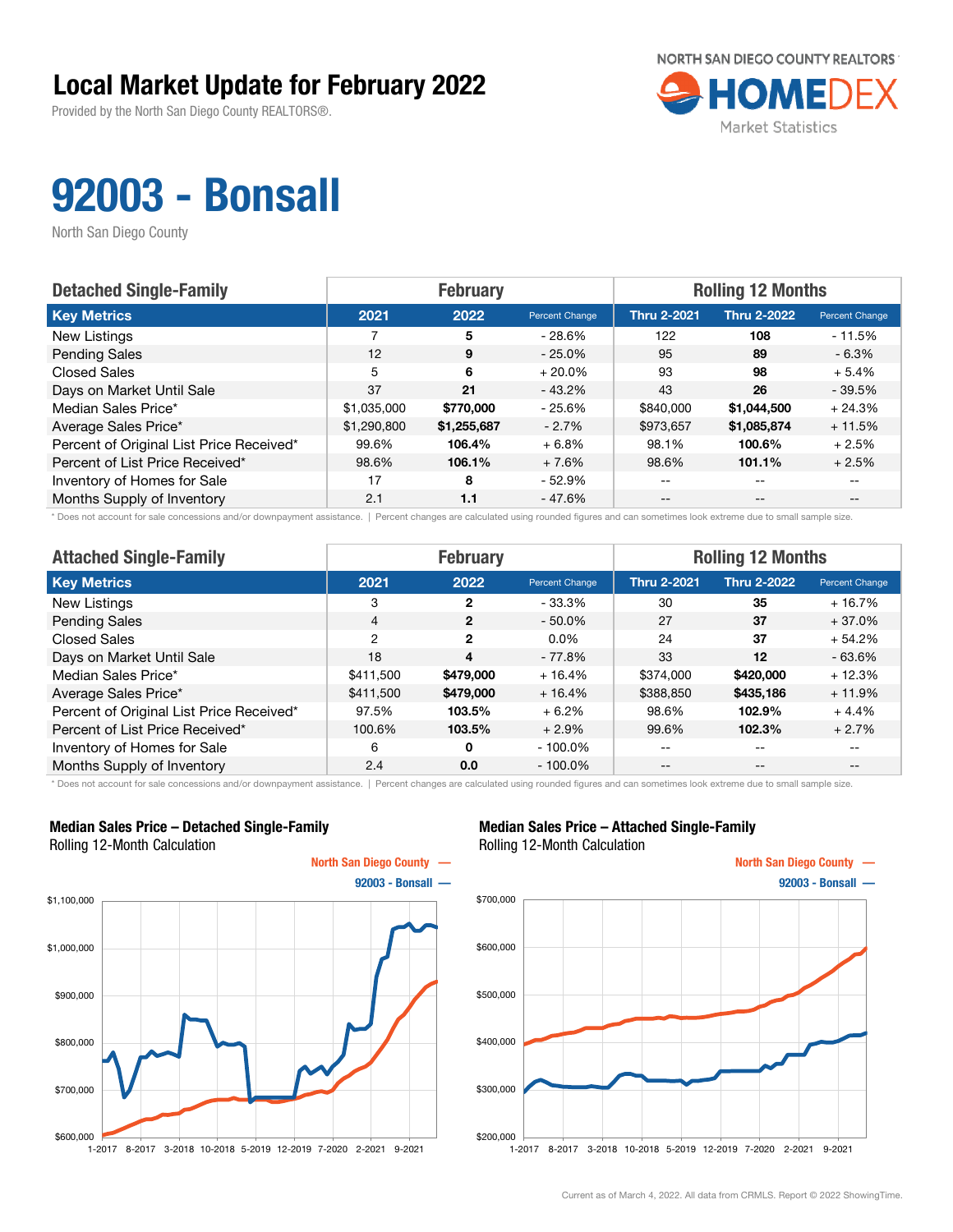Provided by the North San Diego County REALTORS®.



# 92025 - Escondido

North San Diego County

| <b>Detached Single-Family</b>            | <b>February</b> |           |                | <b>Rolling 12 Months</b> |                    |                |  |
|------------------------------------------|-----------------|-----------|----------------|--------------------------|--------------------|----------------|--|
| <b>Key Metrics</b>                       | 2021            | 2022      | Percent Change | <b>Thru 2-2021</b>       | <b>Thru 2-2022</b> | Percent Change |  |
| New Listings                             | 34              | 25        | $-26.5%$       | 369                      | 409                | $+10.8%$       |  |
| <b>Pending Sales</b>                     | 29              | 23        | $-20.7%$       | 333                      | 351                | $+5.4%$        |  |
| <b>Closed Sales</b>                      | 23              | 20        | $-13.0\%$      | 327                      | 358                | $+9.5%$        |  |
| Days on Market Until Sale                | 19              | 19        | $0.0\%$        | 22                       | $12 \overline{ }$  | $-45.5%$       |  |
| Median Sales Price*                      | \$742,000       | \$800,500 | $+7.9%$        | \$660,000                | \$815,000          | $+23.5%$       |  |
| Average Sales Price*                     | \$837,383       | \$898,800 | $+7.3%$        | \$716,483                | \$900,026          | $+25.6%$       |  |
| Percent of Original List Price Received* | 103.5%          | 104.4%    | $+0.9\%$       | 99.6%                    | 104.1%             | $+4.5%$        |  |
| Percent of List Price Received*          | 102.6%          | 104.3%    | $+1.7%$        | 100.2%                   | 103.9%             | $+3.7%$        |  |
| Inventory of Homes for Sale              | 31              | 19        | - 38.7%        | $- -$                    | $-$                |                |  |
| Months Supply of Inventory               | 1.1             | 0.6       | - 45.5%        | $- -$                    | $- -$              |                |  |

\* Does not account for sale concessions and/or downpayment assistance. | Percent changes are calculated using rounded figures and can sometimes look extreme due to small sample size.

| <b>Attached Single-Family</b>            |           | <b>February</b> |                | <b>Rolling 12 Months</b> |                    |                          |  |
|------------------------------------------|-----------|-----------------|----------------|--------------------------|--------------------|--------------------------|--|
| <b>Key Metrics</b>                       | 2021      | 2022            | Percent Change | <b>Thru 2-2021</b>       | <b>Thru 2-2022</b> | Percent Change           |  |
| New Listings                             | 3         |                 | $+133.3%$      | 97                       | 146                | $+50.5%$                 |  |
| <b>Pending Sales</b>                     | 5         | 7               | $+40.0%$       | 91                       | 133                | $+46.2%$                 |  |
| <b>Closed Sales</b>                      | 5         |                 | $+40.0%$       | 87                       | 133                | $+52.9%$                 |  |
| Days on Market Until Sale                | 10        |                 | $-30.0\%$      | 22                       | 11                 | $-50.0%$                 |  |
| Median Sales Price*                      | \$389,000 | \$430,000       | $+10.5%$       | \$369,000                | \$410,000          | $+11.1%$                 |  |
| Average Sales Price*                     | \$391,800 | \$435,429       | $+11.1%$       | \$375,400                | \$446,719          | $+19.0\%$                |  |
| Percent of Original List Price Received* | 98.4%     | 114.9%          | $+16.8%$       | 98.7%                    | 104.0%             | $+5.4%$                  |  |
| Percent of List Price Received*          | 101.5%    | 114.9%          | $+13.2%$       | 99.4%                    | 104.0%             | $+4.6%$                  |  |
| Inventory of Homes for Sale              | 3         |                 | $-66.7%$       | --                       | $\qquad \qquad -$  | $\overline{\phantom{m}}$ |  |
| Months Supply of Inventory               | 0.4       | 0.1             | $-75.0%$       | $- -$                    | $\qquad \qquad -$  | $- -$                    |  |

\* Does not account for sale concessions and/or downpayment assistance. | Percent changes are calculated using rounded figures and can sometimes look extreme due to small sample size.

#### Median Sales Price – Detached Single-Family Rolling 12-Month Calculation



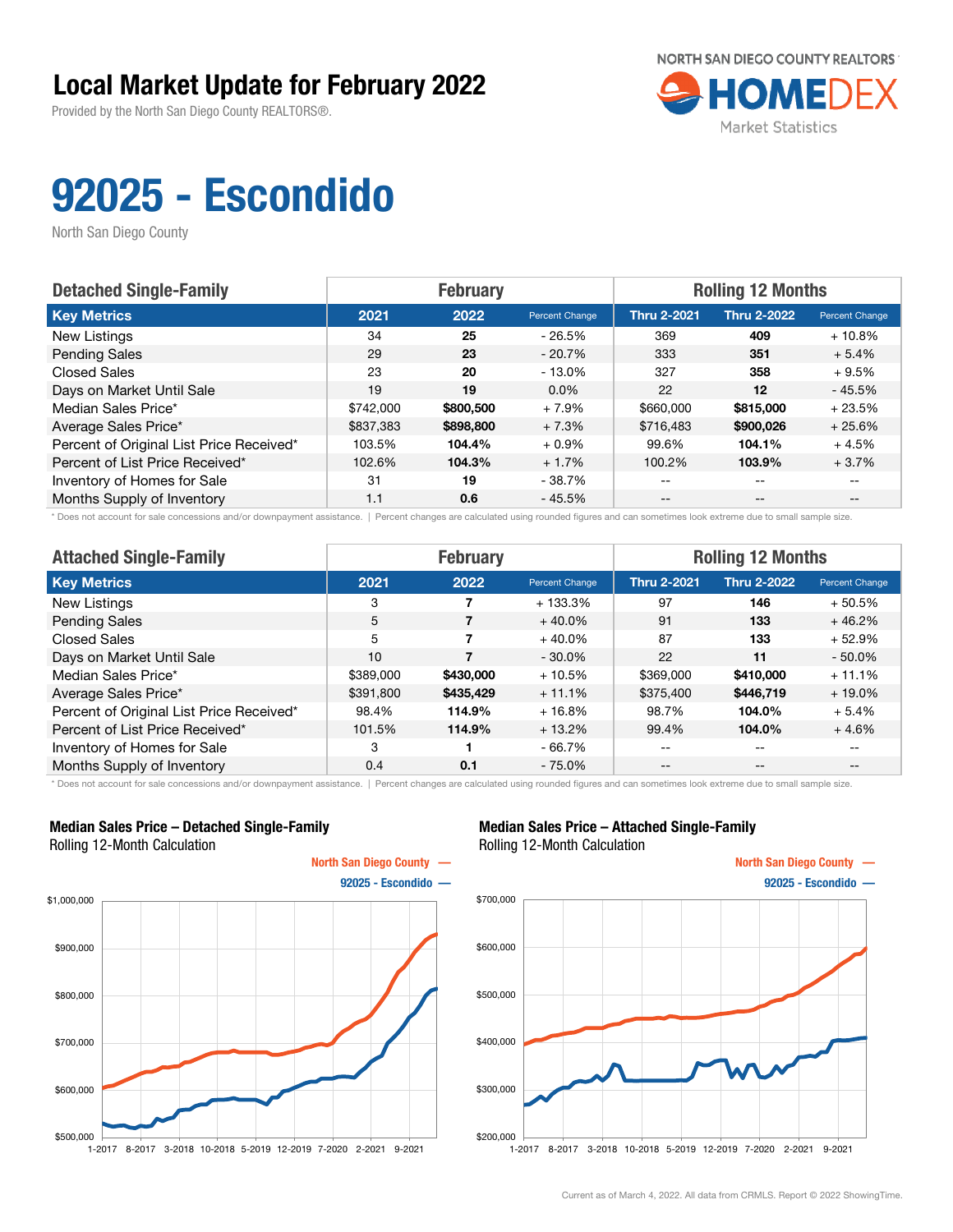Provided by the North San Diego County REALTORS®.



# 92026 - Escondido

North San Diego County

| <b>Detached Single-Family</b>            |           | <b>February</b> |                | <b>Rolling 12 Months</b> |                    |                |  |
|------------------------------------------|-----------|-----------------|----------------|--------------------------|--------------------|----------------|--|
| <b>Key Metrics</b>                       | 2021      | 2022            | Percent Change | <b>Thru 2-2021</b>       | <b>Thru 2-2022</b> | Percent Change |  |
| New Listings                             | 53        | 40              | $-24.5%$       | 719                      | 682                | $-5.1%$        |  |
| <b>Pending Sales</b>                     | 43        | 35              | $-18.6%$       | 623                      | 637                | $+2.2%$        |  |
| <b>Closed Sales</b>                      | 46        | 39              | $-15.2\%$      | 623                      | 647                | $+3.9%$        |  |
| Days on Market Until Sale                | 21        | 18              | $-14.3%$       | 25                       | 18                 | $-28.0%$       |  |
| Median Sales Price*                      | \$685,000 | \$810,000       | $+18.2%$       | \$610,000                | \$730,000          | $+19.7%$       |  |
| Average Sales Price*                     | \$703.998 | \$854,243       | $+21.3%$       | \$622,783                | \$775,069          | $+24.5%$       |  |
| Percent of Original List Price Received* | 102.2%    | 104.6%          | $+2.3%$        | 99.7%                    | 102.8%             | $+3.1%$        |  |
| Percent of List Price Received*          | 101.5%    | 103.0%          | $+1.5%$        | 100.0%                   | 102.6%             | $+2.6%$        |  |
| Inventory of Homes for Sale              | 76        | 34              | - 55.3%        | $- -$                    | $-$                |                |  |
| Months Supply of Inventory               | 1.5       | 0.6             | $-60.0\%$      | $- -$                    | $- -$              |                |  |

\* Does not account for sale concessions and/or downpayment assistance. | Percent changes are calculated using rounded figures and can sometimes look extreme due to small sample size.

| <b>Attached Single-Family</b>            |           | <b>February</b> |                | <b>Rolling 12 Months</b> |                    |                |  |
|------------------------------------------|-----------|-----------------|----------------|--------------------------|--------------------|----------------|--|
| <b>Key Metrics</b>                       | 2021      | 2022            | Percent Change | <b>Thru 2-2021</b>       | <b>Thru 2-2022</b> | Percent Change |  |
| New Listings                             | 12        | 12              | $0.0\%$        | 145                      | 163                | $+12.4%$       |  |
| <b>Pending Sales</b>                     | 12        | 10              | $-16.7%$       | 134                      | 151                | $+12.7%$       |  |
| <b>Closed Sales</b>                      | 13        | 3               | $-76.9%$       | 128                      | 157                | $+22.7%$       |  |
| Days on Market Until Sale                | 8         | 5               | $-37.5%$       | 16                       | 10                 | $-37.5%$       |  |
| Median Sales Price*                      | \$470,000 | \$650,000       | $+38.3%$       | \$399,000                | \$452,000          | $+13.3%$       |  |
| Average Sales Price*                     | \$474,615 | \$572,667       | $+20.7%$       | \$385,416                | \$465,269          | $+20.7%$       |  |
| Percent of Original List Price Received* | 102.7%    | 108.6%          | $+5.7%$        | 100.0%                   | 104.0%             | $+4.0%$        |  |
| Percent of List Price Received*          | 102.9%    | 105.5%          | $+2.5%$        | 100.5%                   | 103.5%             | $+3.0%$        |  |
| Inventory of Homes for Sale              | 10        | 8               | $-20.0\%$      | --                       | --                 | --             |  |
| Months Supply of Inventory               | 0.9       | 0.6             | $-33.3%$       | --                       | $- -$              | $- -$          |  |

\* Does not account for sale concessions and/or downpayment assistance. | Percent changes are calculated using rounded figures and can sometimes look extreme due to small sample size.

#### Median Sales Price – Detached Single-Family Rolling 12-Month Calculation



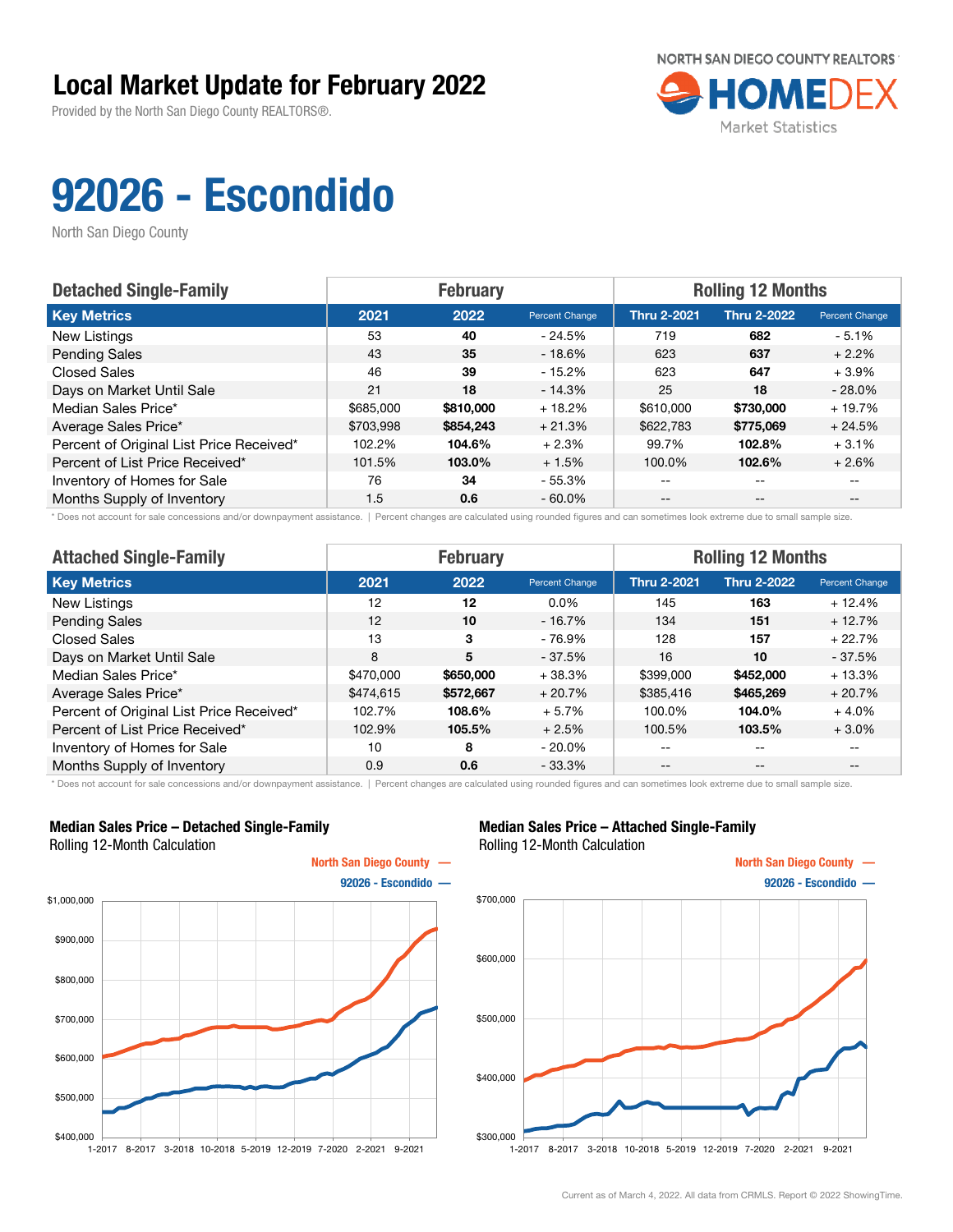Provided by the North San Diego County REALTORS®.



# 92027 - Escondido

North San Diego County

| <b>Detached Single-Family</b>            |           | <b>February</b> |                | <b>Rolling 12 Months</b> |                    |                       |
|------------------------------------------|-----------|-----------------|----------------|--------------------------|--------------------|-----------------------|
| <b>Key Metrics</b>                       | 2021      | 2022            | Percent Change | <b>Thru 2-2021</b>       | <b>Thru 2-2022</b> | <b>Percent Change</b> |
| New Listings                             | 49        | 43              | $-12.2\%$      | 570                      | 648                | $+13.7%$              |
| <b>Pending Sales</b>                     | 36        | 44              | $+22.2%$       | 515                      | 582                | $+13.0%$              |
| <b>Closed Sales</b>                      | 33        | 38              | $+15.2%$       | 518                      | 579                | $+11.8%$              |
| Days on Market Until Sale                | 29        | 11              | $-62.1%$       | 21                       | 13                 | $-38.1%$              |
| Median Sales Price*                      | \$635,000 | \$747,500       | $+17.7%$       | \$560,000                | \$700,000          | $+25.0%$              |
| Average Sales Price*                     | \$697.155 | \$807,586       | $+15.8%$       | \$596,464                | \$747.509          | $+25.3%$              |
| Percent of Original List Price Received* | 100.9%    | 104.4%          | $+3.5%$        | 100.4%                   | 103.6%             | $+3.2%$               |
| Percent of List Price Received*          | 101.3%    | 103.7%          | $+2.4%$        | 100.4%                   | 103.2%             | $+2.8%$               |
| Inventory of Homes for Sale              | 56        | 19              | $-66.1%$       | --                       | $\qquad \qquad -$  |                       |
| Months Supply of Inventory               | 1.3       | 0.4             | $-69.2%$       | $- -$                    | $\qquad \qquad -$  |                       |

\* Does not account for sale concessions and/or downpayment assistance. | Percent changes are calculated using rounded figures and can sometimes look extreme due to small sample size.

| <b>Attached Single-Family</b>            |           | <b>February</b> |                | <b>Rolling 12 Months</b> |                    |                |  |
|------------------------------------------|-----------|-----------------|----------------|--------------------------|--------------------|----------------|--|
| <b>Key Metrics</b>                       | 2021      | 2022            | Percent Change | <b>Thru 2-2021</b>       | <b>Thru 2-2022</b> | Percent Change |  |
| New Listings                             | 6         | 5               | $-16.7%$       | 130                      | 135                | $+3.8%$        |  |
| <b>Pending Sales</b>                     | 11        | 9               | $-18.2%$       | 108                      | 118                | $+9.3%$        |  |
| <b>Closed Sales</b>                      | 10        | 8               | $-20.0\%$      | 113                      | 121                | $+7.1%$        |  |
| Days on Market Until Sale                | 19        | 10              | $-47.4%$       | 23                       | 12                 | $-47.8%$       |  |
| Median Sales Price*                      | \$290,000 | \$352,000       | $+21.4%$       | \$300,000                | \$360,000          | $+20.0\%$      |  |
| Average Sales Price*                     | \$317,850 | \$401,500       | $+26.3%$       | \$316,197                | \$391,111          | $+23.7%$       |  |
| Percent of Original List Price Received* | 100.3%    | 103.3%          | $+3.0%$        | 99.5%                    | 102.9%             | $+3.4%$        |  |
| Percent of List Price Received*          | 100.5%    | 102.3%          | $+1.8%$        | 100.0%                   | 102.3%             | $+2.3%$        |  |
| Inventory of Homes for Sale              | 8         | 3               | $-62.5%$       | --                       | --                 | $- -$          |  |
| Months Supply of Inventory               | 0.9       | 0.3             | $-66.7%$       | --                       | $- -$              | $- -$          |  |

\* Does not account for sale concessions and/or downpayment assistance. | Percent changes are calculated using rounded figures and can sometimes look extreme due to small sample size.

#### Median Sales Price – Detached Single-Family Rolling 12-Month Calculation



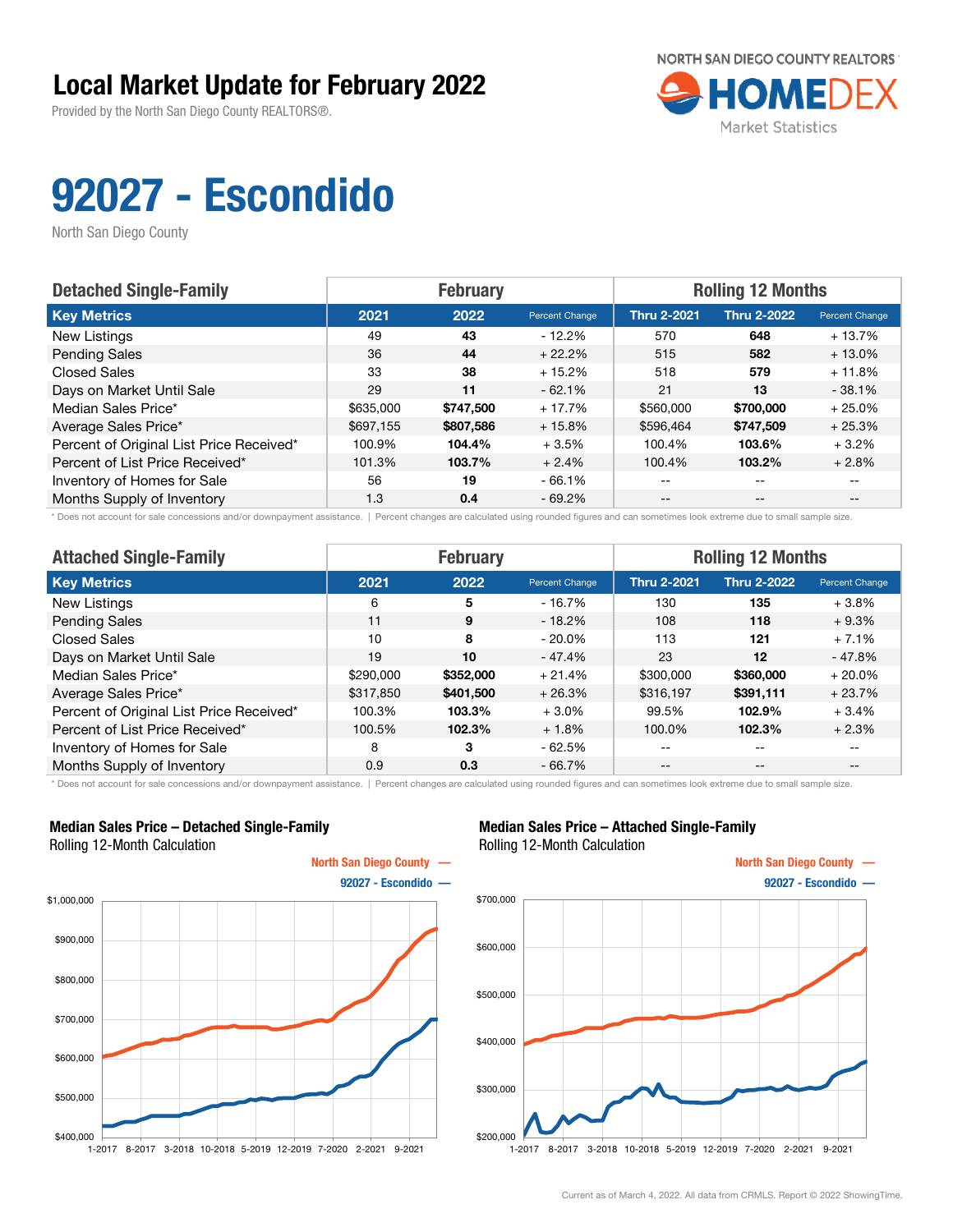Provided by the North San Diego County REALTORS®.



# 92028 - Fallbrook

North San Diego County

| <b>Detached Single-Family</b>            |           | <b>February</b> |                | <b>Rolling 12 Months</b> |                    |                       |  |
|------------------------------------------|-----------|-----------------|----------------|--------------------------|--------------------|-----------------------|--|
| <b>Key Metrics</b>                       | 2021      | 2022            | Percent Change | <b>Thru 2-2021</b>       | <b>Thru 2-2022</b> | <b>Percent Change</b> |  |
| New Listings                             | 89        | 71              | $-20.2%$       | 1.075                    | 1,030              | - 4.2%                |  |
| <b>Pending Sales</b>                     | 80        | 73              | $-8.8%$        | 960                      | 905                | $-5.7\%$              |  |
| <b>Closed Sales</b>                      | 58        | 53              | $-8.6%$        | 939                      | 934                | $-0.5%$               |  |
| Days on Market Until Sale                | 30        | 20              | $-33.3%$       | 34                       | 20                 | $-41.2%$              |  |
| Median Sales Price*                      | \$713,875 | \$800,000       | $+12.1%$       | \$635,000                | \$755,000          | $+18.9%$              |  |
| Average Sales Price*                     | \$754.425 | \$870,133       | $+15.3%$       | \$688,886                | \$844,450          | $+22.6%$              |  |
| Percent of Original List Price Received* | 99.2%     | 104.0%          | $+4.8%$        | 98.9%                    | 102.0%             | $+3.1%$               |  |
| Percent of List Price Received*          | 99.8%     | 104.3%          | $+4.5%$        | 99.8%                    | 102.1%             | $+2.3%$               |  |
| Inventory of Homes for Sale              | 114       | 72              | $-36.8%$       | --                       | $-$                |                       |  |
| Months Supply of Inventory               | 1.4       | 1.0             | $-28.6%$       | $- -$                    | $- -$              | $- -$                 |  |

\* Does not account for sale concessions and/or downpayment assistance. | Percent changes are calculated using rounded figures and can sometimes look extreme due to small sample size.

| <b>Attached Single-Family</b>            |           | <b>February</b> |                | <b>Rolling 12 Months</b> |                    |                          |  |
|------------------------------------------|-----------|-----------------|----------------|--------------------------|--------------------|--------------------------|--|
| <b>Key Metrics</b>                       | 2021      | 2022            | Percent Change | <b>Thru 2-2021</b>       | <b>Thru 2-2022</b> | Percent Change           |  |
| New Listings                             | 5         | $\mathbf{2}$    | $-60.0\%$      | 44                       | 49                 | $+11.4%$                 |  |
| <b>Pending Sales</b>                     | 8         | $\overline{2}$  | $-75.0\%$      | 41                       | 41                 | $0.0\%$                  |  |
| <b>Closed Sales</b>                      | 2         | 5               | $+150.0\%$     | 34                       | 48                 | $+41.2%$                 |  |
| Days on Market Until Sale                | 8         | 40              | $+400.0\%$     | 34                       | 17                 | $-50.0%$                 |  |
| Median Sales Price*                      | \$603,500 | \$635,000       | $+5.2%$        | \$444.163                | \$517,500          | $+16.5%$                 |  |
| Average Sales Price*                     | \$603,500 | \$706,333       | $+17.0%$       | \$428,803                | \$522,266          | $+21.8%$                 |  |
| Percent of Original List Price Received* | 102.6%    | 99.8%           | $-2.7\%$       | 97.8%                    | 101.2%             | $+3.5%$                  |  |
| Percent of List Price Received*          | 102.2%    | 101.7%          | $-0.5\%$       | 99.2%                    | 101.7%             | $+2.5%$                  |  |
| Inventory of Homes for Sale              | 6         | 2               | $-66.7%$       | --                       | $\qquad \qquad -$  | $\overline{\phantom{m}}$ |  |
| Months Supply of Inventory               | 1.6       | 0.6             | $-62.5%$       | $- -$                    | $\qquad \qquad -$  | $- -$                    |  |

\* Does not account for sale concessions and/or downpayment assistance. | Percent changes are calculated using rounded figures and can sometimes look extreme due to small sample size.

#### Median Sales Price – Detached Single-Family Rolling 12-Month Calculation



#### Median Sales Price – Attached Single-Family Rolling 12-Month Calculation



1-2017 8-2017 3-2018 10-2018 5-2019 12-2019 7-2020 2-2021 9-2021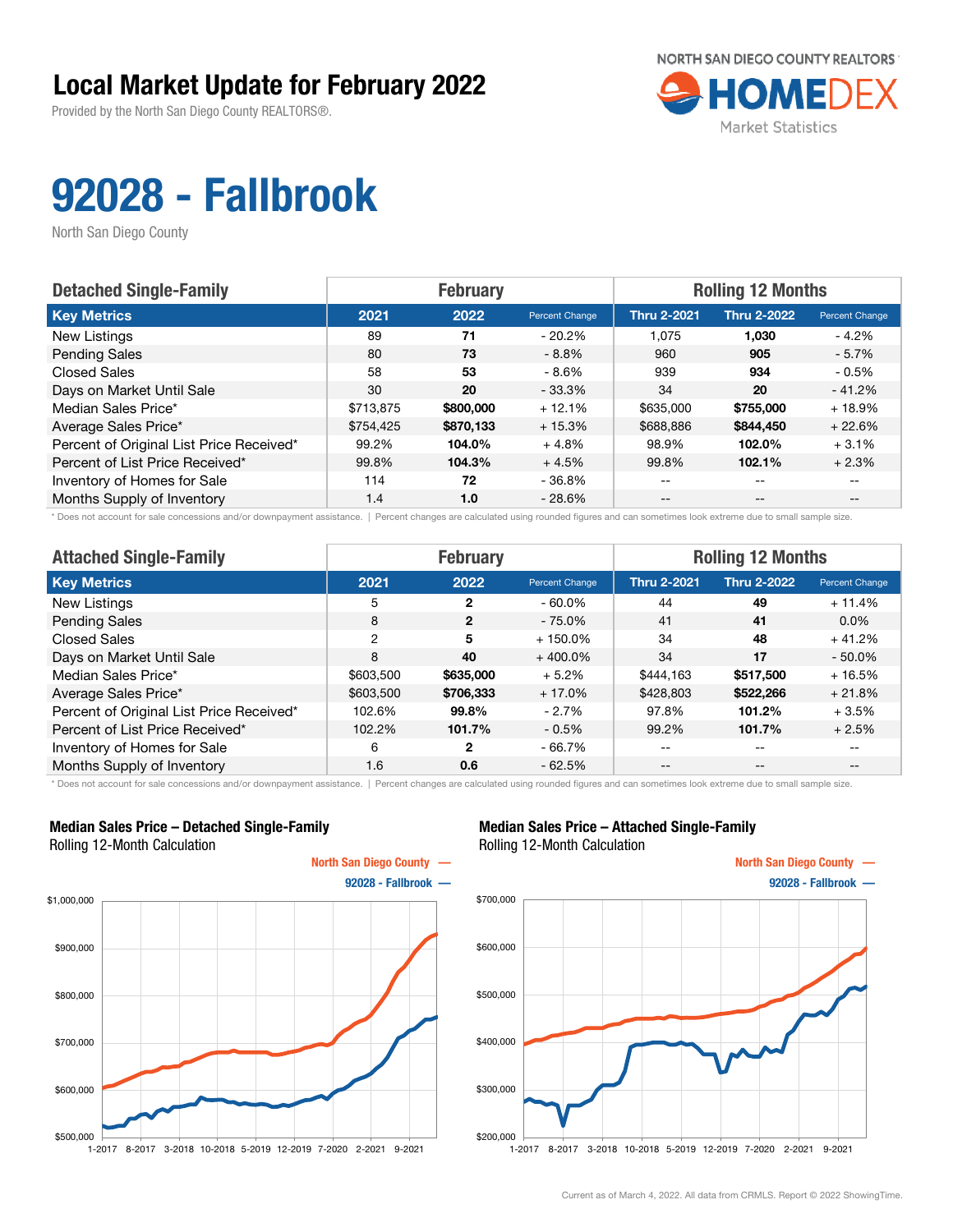Provided by the North San Diego County REALTORS®.



# 92029 - Escondido

North San Diego County

| <b>Detached Single-Family</b>            |             | <b>February</b> |                | <b>Rolling 12 Months</b> |                    |                |  |
|------------------------------------------|-------------|-----------------|----------------|--------------------------|--------------------|----------------|--|
| <b>Key Metrics</b>                       | 2021        | 2022            | Percent Change | <b>Thru 2-2021</b>       | <b>Thru 2-2022</b> | Percent Change |  |
| New Listings                             | 24          | 23              | $-4.2%$        | 366                      | 339                | - 7.4%         |  |
| <b>Pending Sales</b>                     | 23          | 22              | $-4.3%$        | 326                      | 307                | $-5.8\%$       |  |
| <b>Closed Sales</b>                      | 17          | 19              | $+11.8%$       | 328                      | 312                | - 4.9%         |  |
| Days on Market Until Sale                | 17          | 15              | $-11.8%$       | 30                       | 13                 | $-56.7%$       |  |
| Median Sales Price*                      | \$865,000   | \$1,091,167     | $+26.1%$       | \$769,750                | \$1,002,500        | $+30.2%$       |  |
| Average Sales Price*                     | \$1,051,950 | \$1,100,956     | $+4.7%$        | \$806,493                | \$1,053,624        | $+30.6%$       |  |
| Percent of Original List Price Received* | 100.5%      | 107.4%          | $+6.9\%$       | 98.9%                    | 103.2%             | $+4.3%$        |  |
| Percent of List Price Received*          | 100.4%      | 107.3%          | $+6.9%$        | 99.2%                    | 103.1%             | $+3.9%$        |  |
| Inventory of Homes for Sale              | 28          | 15              | - 46.4%        | $- -$                    | $-$                |                |  |
| Months Supply of Inventory               | 1.0         | 0.6             | $-40.0\%$      | $- -$                    | $- -$              |                |  |

\* Does not account for sale concessions and/or downpayment assistance. | Percent changes are calculated using rounded figures and can sometimes look extreme due to small sample size.

| <b>Attached Single-Family</b>            |           | <b>February</b> |                | <b>Rolling 12 Months</b> |                    |                |  |
|------------------------------------------|-----------|-----------------|----------------|--------------------------|--------------------|----------------|--|
| <b>Key Metrics</b>                       | 2021      | 2022            | Percent Change | <b>Thru 2-2021</b>       | <b>Thru 2-2022</b> | Percent Change |  |
| New Listings                             | 3         |                 | $-66.7%$       | 21                       | 12                 | $-42.9%$       |  |
| <b>Pending Sales</b>                     |           | $\mathbf{0}$    | $-100.0\%$     | 17                       | 13                 | $-23.5%$       |  |
| <b>Closed Sales</b>                      |           | $\overline{2}$  | $+100.0\%$     | 15                       | 14                 | $-6.7\%$       |  |
| Days on Market Until Sale                | 5         |                 | $+40.0%$       | 18                       | 9                  | $-50.0%$       |  |
| Median Sales Price*                      | \$367,000 | \$630,000       | $+71.7%$       | \$389,000                | \$575,000          | $+47.8%$       |  |
| Average Sales Price*                     | \$367,000 | \$630,000       | $+71.7%$       | \$412,853                | \$588,929          | $+42.6%$       |  |
| Percent of Original List Price Received* | 99.5%     | 98.9%           | $-0.6\%$       | 99.1%                    | 102.5%             | $+3.4%$        |  |
| Percent of List Price Received*          | 99.5%     | 98.9%           | $-0.6\%$       | 99.8%                    | 101.9%             | $+2.1%$        |  |
| Inventory of Homes for Sale              | 2         |                 | $-50.0%$       | --                       | $\qquad \qquad -$  | $- -$          |  |
| Months Supply of Inventory               | 1.2       | 0.6             | $-50.0\%$      | $- -$                    | $\qquad \qquad -$  | $- -$          |  |

\* Does not account for sale concessions and/or downpayment assistance. | Percent changes are calculated using rounded figures and can sometimes look extreme due to small sample size.

#### Median Sales Price – Detached Single-Family Rolling 12-Month Calculation



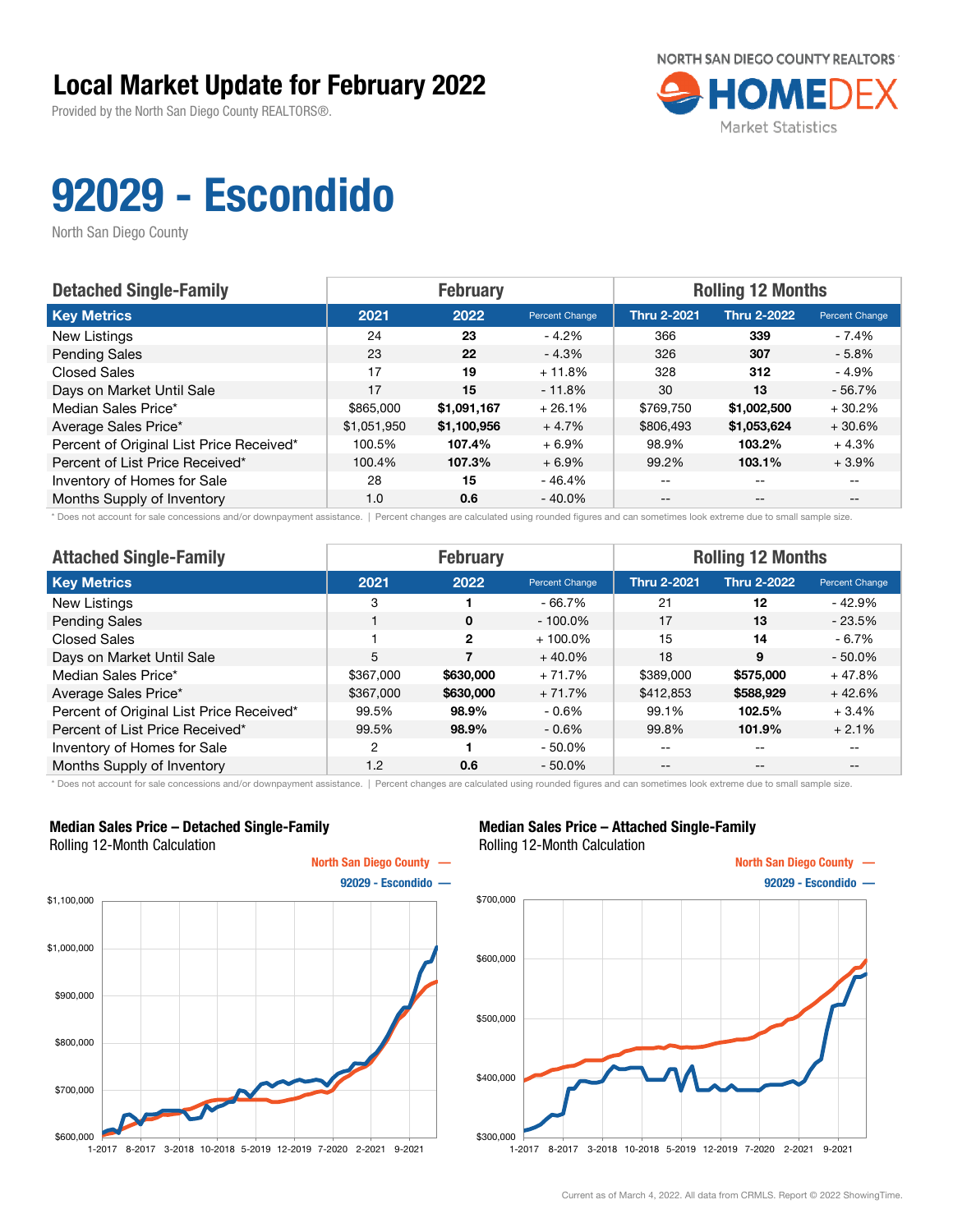Provided by the North San Diego County REALTORS®.



## 92069 - San Marcos

North San Diego County

| <b>Detached Single-Family</b>            |           | <b>February</b> |                | <b>Rolling 12 Months</b> |                    |                                       |
|------------------------------------------|-----------|-----------------|----------------|--------------------------|--------------------|---------------------------------------|
| <b>Key Metrics</b>                       | 2021      | 2022            | Percent Change | <b>Thru 2-2021</b>       | <b>Thru 2-2022</b> | <b>Percent Change</b>                 |
| New Listings                             | 29        | 34              | $+17.2%$       | 404                      | 464                | $+14.9%$                              |
| <b>Pending Sales</b>                     | 26        | 24              | $-7.7\%$       | 358                      | 413                | $+15.4%$                              |
| <b>Closed Sales</b>                      | 17        | 19              | $+11.8%$       | 359                      | 413                | $+15.0%$                              |
| Days on Market Until Sale                | 17        | 8               | $-52.9%$       | 22                       | 13                 | $-40.9%$                              |
| Median Sales Price*                      | \$645,000 | \$912,000       | $+41.4%$       | \$650,000                | \$795,000          | $+22.3%$                              |
| Average Sales Price*                     | \$625,818 | \$864.921       | $+38.2%$       | \$662,778                | \$837,848          | $+26.4%$                              |
| Percent of Original List Price Received* | 103.5%    | 107.9%          | $+4.3%$        | 99.7%                    | 103.7%             | $+4.0%$                               |
| Percent of List Price Received*          | 103.8%    | 108.0%          | $+4.0%$        | 100.2%                   | 103.7%             | $+3.5%$                               |
| Inventory of Homes for Sale              | 37        | 21              | $-43.2\%$      | --                       | $- -$              |                                       |
| Months Supply of Inventory               | 1.2       | 0.6             | $-50.0\%$      | $- -$                    | $\qquad \qquad -$  | $\hspace{0.05cm}$ – $\hspace{0.05cm}$ |

\* Does not account for sale concessions and/or downpayment assistance. | Percent changes are calculated using rounded figures and can sometimes look extreme due to small sample size.

| <b>Attached Single-Family</b>            |           | <b>February</b> |                | <b>Rolling 12 Months</b> |                    |                |  |
|------------------------------------------|-----------|-----------------|----------------|--------------------------|--------------------|----------------|--|
| <b>Key Metrics</b>                       | 2021      | 2022            | Percent Change | <b>Thru 2-2021</b>       | <b>Thru 2-2022</b> | Percent Change |  |
| New Listings                             | 12        | 11              | - 8.3%         | 105                      | 116                | $+10.5%$       |  |
| <b>Pending Sales</b>                     |           | 6               | $-14.3%$       | 83                       | 102                | $+22.9%$       |  |
| <b>Closed Sales</b>                      | 3         | 10              | $+233.3%$      | 87                       | 106                | $+21.8%$       |  |
| Days on Market Until Sale                | 3         | 10              | $+233.3%$      | 21                       | 11                 | $-47.6%$       |  |
| Median Sales Price*                      | \$365,000 | \$477,500       | $+30.8%$       | \$445,000                | \$517,500          | $+16.3%$       |  |
| Average Sales Price*                     | \$433,333 | \$480,800       | $+11.0%$       | \$427,975                | \$533,130          | $+24.6%$       |  |
| Percent of Original List Price Received* | 105.5%    | 106.7%          | $+1.1%$        | 100.2%                   | 103.9%             | $+3.7%$        |  |
| Percent of List Price Received*          | 105.5%    | 105.9%          | $+0.4%$        | 100.5%                   | 103.5%             | $+3.0%$        |  |
| Inventory of Homes for Sale              |           | 9               | $+28.6%$       | --                       | --                 | $- -$          |  |
| Months Supply of Inventory               | 1.0       | 1.1             | $+10.0\%$      | --                       | $- -$              | $- -$          |  |

\* Does not account for sale concessions and/or downpayment assistance. | Percent changes are calculated using rounded figures and can sometimes look extreme due to small sample size.

#### Median Sales Price – Detached Single-Family Rolling 12-Month Calculation



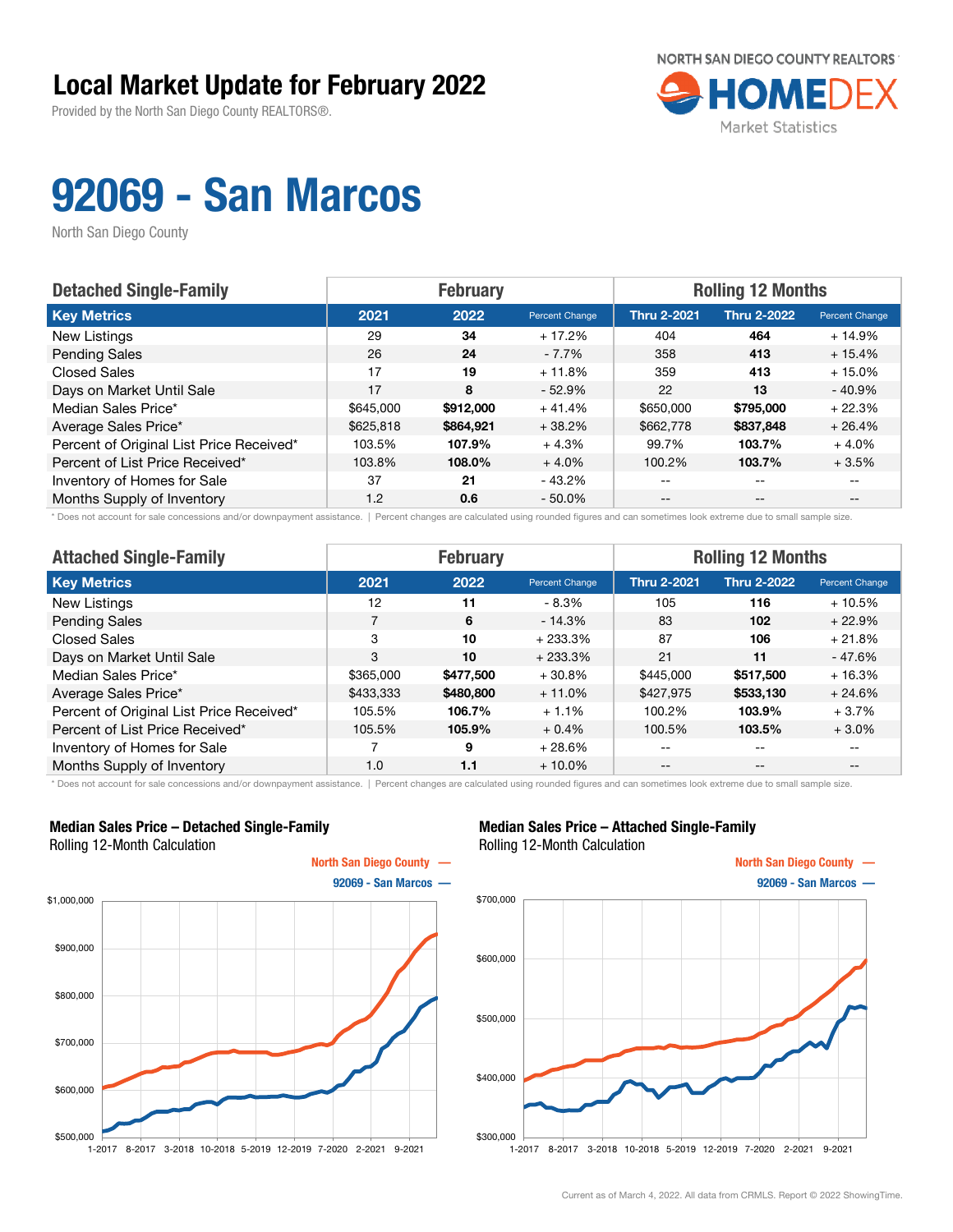Provided by the North San Diego County REALTORS®.



## 92078 - San Marcos

North San Diego County

| <b>Detached Single-Family</b>            |           | <b>February</b> |                | <b>Rolling 12 Months</b> |                    |                       |  |
|------------------------------------------|-----------|-----------------|----------------|--------------------------|--------------------|-----------------------|--|
| <b>Key Metrics</b>                       | 2021      | 2022            | Percent Change | <b>Thru 2-2021</b>       | <b>Thru 2-2022</b> | <b>Percent Change</b> |  |
| New Listings                             | 55        | 32              | $-41.8%$       | 725                      | 599                | $-17.4%$              |  |
| <b>Pending Sales</b>                     | 51        | 40              | $-21.6%$       | 651                      | 584                | $-10.3%$              |  |
| <b>Closed Sales</b>                      | 39        | 30              | $-23.1%$       | 659                      | 584                | $-11.4%$              |  |
| Days on Market Until Sale                | 11        | 11              | $0.0\%$        | 26                       | 12                 | $-53.8%$              |  |
| Median Sales Price*                      | \$969,000 | \$1,050,000     | $+8.4%$        | \$760,000                | \$985,000          | $+29.6%$              |  |
| Average Sales Price*                     | \$987,705 | \$1,083,786     | $+9.7%$        | \$782,741                | \$1,028,940        | $+31.5%$              |  |
| Percent of Original List Price Received* | 102.9%    | 108.9%          | $+5.8%$        | 99.4%                    | 105.0%             | $+5.6%$               |  |
| Percent of List Price Received*          | 102.6%    | 108.3%          | $+5.6%$        | 100.1%                   | 104.7%             | $+4.6%$               |  |
| Inventory of Homes for Sale              | 53        | 18              | $-66.0\%$      | --                       | --                 |                       |  |
| Months Supply of Inventory               | 1.0       | 0.4             | $-60.0\%$      | $- -$                    | $- -$              | $- -$                 |  |

\* Does not account for sale concessions and/or downpayment assistance. | Percent changes are calculated using rounded figures and can sometimes look extreme due to small sample size.

| <b>Attached Single-Family</b>            |           | <b>February</b> |                | <b>Rolling 12 Months</b> |                    |                                       |  |
|------------------------------------------|-----------|-----------------|----------------|--------------------------|--------------------|---------------------------------------|--|
| <b>Key Metrics</b>                       | 2021      | 2022            | Percent Change | <b>Thru 2-2021</b>       | <b>Thru 2-2022</b> | Percent Change                        |  |
| New Listings                             | 17        | 16              | $-5.9\%$       | 255                      | 283                | $+11.0%$                              |  |
| <b>Pending Sales</b>                     | 12        | 21              | $+75.0%$       | 225                      | 266                | $+18.2%$                              |  |
| <b>Closed Sales</b>                      | 10        | 25              | $+150.0\%$     | 242                      | 261                | + 7.9%                                |  |
| Days on Market Until Sale                | 5         | 11              | $+120.0\%$     | 17                       | 14                 | $-17.6%$                              |  |
| Median Sales Price*                      | \$565,000 | \$670,000       | $+18.6%$       | \$492,750                | \$625,000          | $+26.8%$                              |  |
| Average Sales Price*                     | \$579,600 | \$639,420       | $+10.3%$       | \$488,592                | \$597,304          | $+22.2%$                              |  |
| Percent of Original List Price Received* | 102.8%    | 104.8%          | $+1.9%$        | 99.5%                    | 103.2%             | $+3.7%$                               |  |
| Percent of List Price Received*          | 102.5%    | 104.2%          | $+1.7%$        | 100.0%                   | 103.1%             | $+3.1%$                               |  |
| Inventory of Homes for Sale              | 17        |                 | $-58.8%$       | --                       | $- -$              | --                                    |  |
| Months Supply of Inventory               | 0.9       | 0.3             | $-66.7%$       | $- -$                    | $\qquad \qquad -$  | $\hspace{0.05cm}$ – $\hspace{0.05cm}$ |  |

\* Does not account for sale concessions and/or downpayment assistance. | Percent changes are calculated using rounded figures and can sometimes look extreme due to small sample size.

#### Median Sales Price – Detached Single-Family Rolling 12-Month Calculation



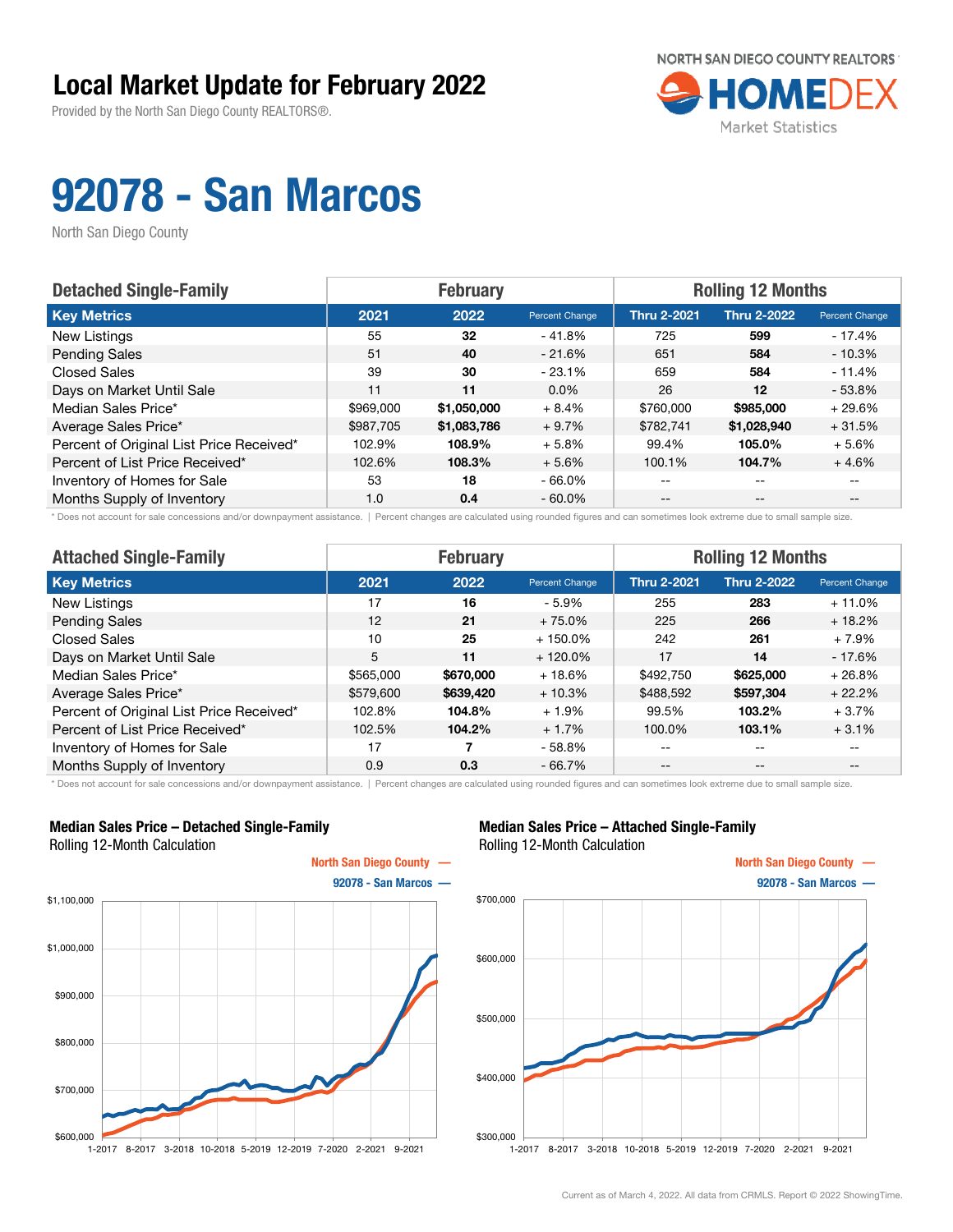Provided by the North San Diego County REALTORS®.



## 92081 - Vista

North San Diego County

| <b>Detached Single-Family</b>            |           | <b>February</b> |                | <b>Rolling 12 Months</b> |                    |                |  |
|------------------------------------------|-----------|-----------------|----------------|--------------------------|--------------------|----------------|--|
| <b>Key Metrics</b>                       | 2021      | 2022            | Percent Change | <b>Thru 2-2021</b>       | <b>Thru 2-2022</b> | Percent Change |  |
| New Listings                             | 26        | 14              | - 46.2%        | 354                      | 302                | $-14.7%$       |  |
| <b>Pending Sales</b>                     | 28        | 15              | $-46.4%$       | 331                      | 288                | $-13.0\%$      |  |
| <b>Closed Sales</b>                      | 16        | 17              | $+6.3%$        | 324                      | 313                | $-3.4%$        |  |
| Days on Market Until Sale                | 16        |                 | $-56.3%$       | 20                       | 10                 | $-50.0%$       |  |
| Median Sales Price*                      | \$652,000 | \$903,000       | $+38.5%$       | \$648,000                | \$800,000          | $+23.5%$       |  |
| Average Sales Price*                     | \$620.594 | \$952,412       | $+53.5%$       | \$655,691                | \$824,006          | $+25.7%$       |  |
| Percent of Original List Price Received* | 98.3%     | 106.2%          | $+8.0\%$       | 100.2%                   | 105.4%             | $+5.2%$        |  |
| Percent of List Price Received*          | 99.7%     | 104.0%          | $+4.3%$        | 100.4%                   | 104.8%             | $+4.4%$        |  |
| Inventory of Homes for Sale              | 17        | 9               | $-47.1%$       | $- -$                    | $-$                |                |  |
| Months Supply of Inventory               | 0.6       | 0.4             | $-33.3\%$      | $- -$                    | $- -$              |                |  |

\* Does not account for sale concessions and/or downpayment assistance. | Percent changes are calculated using rounded figures and can sometimes look extreme due to small sample size.

| <b>Attached Single-Family</b>            |           | <b>February</b> |                | <b>Rolling 12 Months</b> |                    |                |  |
|------------------------------------------|-----------|-----------------|----------------|--------------------------|--------------------|----------------|--|
| <b>Key Metrics</b>                       | 2021      | 2022            | Percent Change | <b>Thru 2-2021</b>       | <b>Thru 2-2022</b> | Percent Change |  |
| New Listings                             | 8         | 6               | $-25.0%$       | 104                      | 89                 | - 14.4%        |  |
| <b>Pending Sales</b>                     | 9         | 6               | $-33.3%$       | 108                      | 87                 | $-19.4%$       |  |
| <b>Closed Sales</b>                      | 10        | 5               | $-50.0\%$      | 108                      | 94                 | - 13.0%        |  |
| Days on Market Until Sale                | 14        | 6               | $-57.1%$       | 33                       | 8                  | $-75.8%$       |  |
| Median Sales Price*                      | \$557,450 | \$835,000       | $+49.8%$       | \$526,500                | \$588,500          | $+11.8%$       |  |
| Average Sales Price*                     | \$568,980 | \$896,000       | $+57.5%$       | \$503,763                | \$587,625          | $+16.6%$       |  |
| Percent of Original List Price Received* | 102.1%    | 106.2%          | $+4.0%$        | 100.1%                   | 104.0%             | $+3.9\%$       |  |
| Percent of List Price Received*          | 102.0%    | 106.2%          | $+4.1%$        | 100.3%                   | 103.7%             | $+3.4%$        |  |
| Inventory of Homes for Sale              | 5         | 3               | $-40.0\%$      | --                       | --                 | $- -$          |  |
| Months Supply of Inventory               | 0.6       | 0.4             | $-33.3%$       | --                       | $- -$              | $- -$          |  |

\* Does not account for sale concessions and/or downpayment assistance. | Percent changes are calculated using rounded figures and can sometimes look extreme due to small sample size.

#### Median Sales Price – Detached Single-Family Rolling 12-Month Calculation



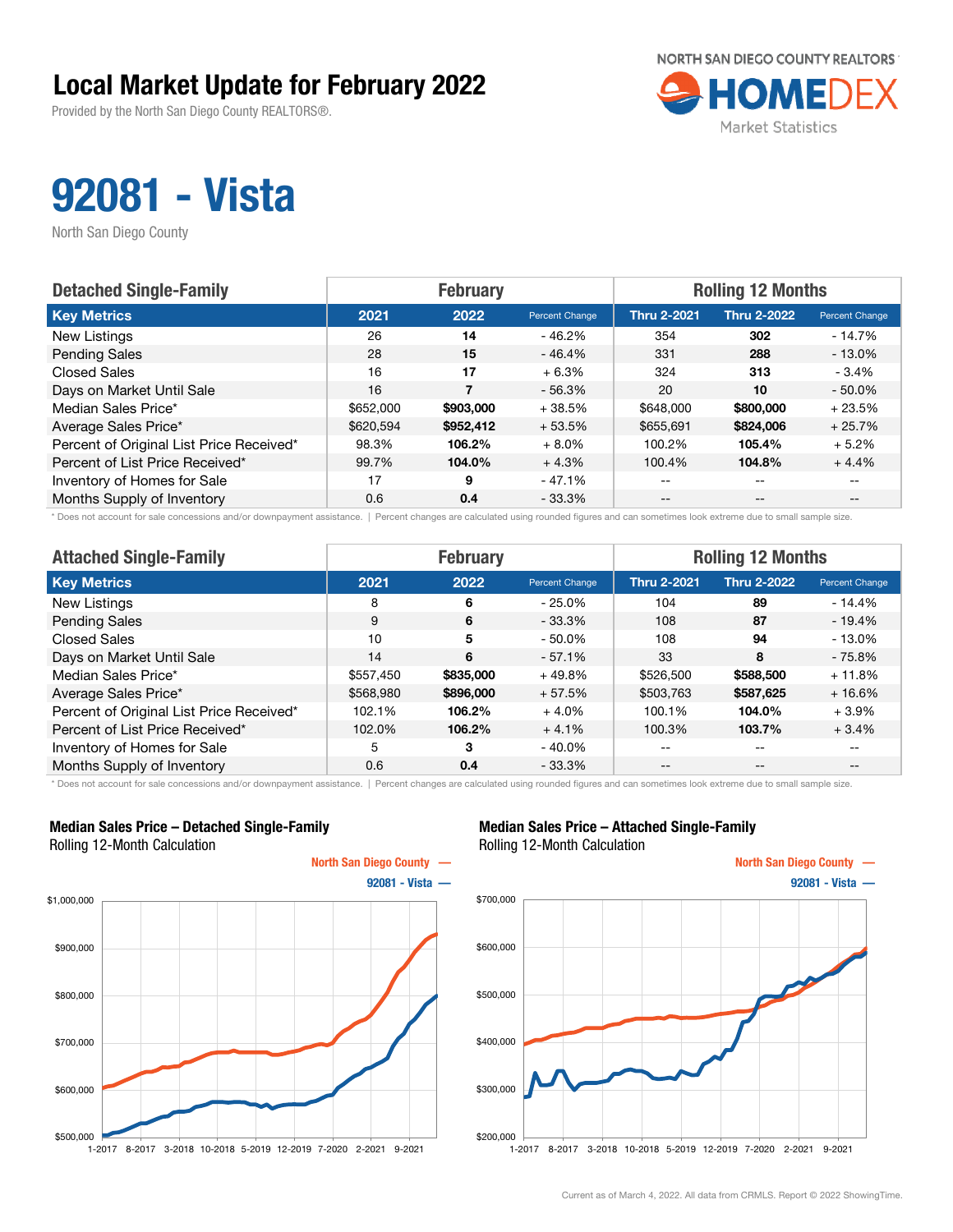Provided by the North San Diego County REALTORS®.



## 92082 - Valley Center

North San Diego County

| <b>Detached Single-Family</b>            | <b>February</b> |           |                       | <b>Rolling 12 Months</b> |                    |                       |
|------------------------------------------|-----------------|-----------|-----------------------|--------------------------|--------------------|-----------------------|
| <b>Key Metrics</b>                       | 2021            | 2022      | <b>Percent Change</b> | <b>Thru 2-2021</b>       | <b>Thru 2-2022</b> | <b>Percent Change</b> |
| New Listings                             | 21              | 23        | $+9.5%$               | 350                      | 349                | $-0.3\%$              |
| <b>Pending Sales</b>                     | 19              | 20        | $+5.3%$               | 300                      | 311                | $+3.7%$               |
| <b>Closed Sales</b>                      | 24              | 20        | $-16.7\%$             | 294                      | 308                | $+4.8%$               |
| Days on Market Until Sale                | 34              | 41        | $+20.6%$              | 43                       | 26                 | $-39.5%$              |
| Median Sales Price*                      | \$799,950       | \$900,000 | $+12.5%$              | \$700,000                | \$830,000          | $+18.6%$              |
| Average Sales Price*                     | \$796.531       | \$959,146 | $+20.4%$              | \$693,409                | \$923,307          | $+33.2%$              |
| Percent of Original List Price Received* | 97.8%           | 102.7%    | $+5.0%$               | 98.1%                    | 100.1%             | $+2.0%$               |
| Percent of List Price Received*          | 98.1%           | 102.4%    | $+4.4%$               | 98.7%                    | 100.7%             | $+2.0%$               |
| Inventory of Homes for Sale              | 48              | 19        | $-60.4%$              | --                       | --                 |                       |
| Months Supply of Inventory               | 1.9             | 0.7       | $-63.2\%$             | $- -$                    | $\qquad \qquad -$  | $- -$                 |

\* Does not account for sale concessions and/or downpayment assistance. | Percent changes are calculated using rounded figures and can sometimes look extreme due to small sample size.

| <b>Attached Single-Family</b>            | <b>February</b> |              |                       | <b>Rolling 12 Months</b> |                    |                          |  |
|------------------------------------------|-----------------|--------------|-----------------------|--------------------------|--------------------|--------------------------|--|
| <b>Key Metrics</b>                       | 2021            | 2022         | <b>Percent Change</b> | <b>Thru 2-2021</b>       | <b>Thru 2-2022</b> | Percent Change           |  |
| New Listings                             | 2               | 0            | $-100.0\%$            | 3                        | 5                  | $+66.7%$                 |  |
| <b>Pending Sales</b>                     | 0               | $\mathbf{0}$ | $- -$                 |                          | 6                  | $+500.0\%$               |  |
| Closed Sales                             | 0               | $\mathbf{0}$ | --                    | 0                        |                    | $- -$                    |  |
| Days on Market Until Sale                | 0               | $\mathbf 0$  | $- -$                 | 0                        | 10                 | $--$                     |  |
| Median Sales Price*                      | \$0             | \$0          | --                    | \$0                      | \$875,000          | $- -$                    |  |
| Average Sales Price*                     | \$0             | \$0          | $- -$                 | \$0                      | \$898,557          | $\overline{\phantom{m}}$ |  |
| Percent of Original List Price Received* | $0.0\%$         | 0.0%         | --                    | $0.0\%$                  | 96.9%              | $- -$                    |  |
| Percent of List Price Received*          | $0.0\%$         | $0.0\%$      | --                    | $0.0\%$                  | 95.8%              | $- -$                    |  |
| Inventory of Homes for Sale              | 2               | 0            | $-100.0\%$            | --                       | --                 | $- -$                    |  |
| Months Supply of Inventory               | 2.0             | 0.0          | $-100.0\%$            | --                       | $ -$               | $- -$                    |  |

\* Does not account for sale concessions and/or downpayment assistance. | Percent changes are calculated using rounded figures and can sometimes look extreme due to small sample size.

#### Median Sales Price – Detached Single-Family Rolling 12-Month Calculation



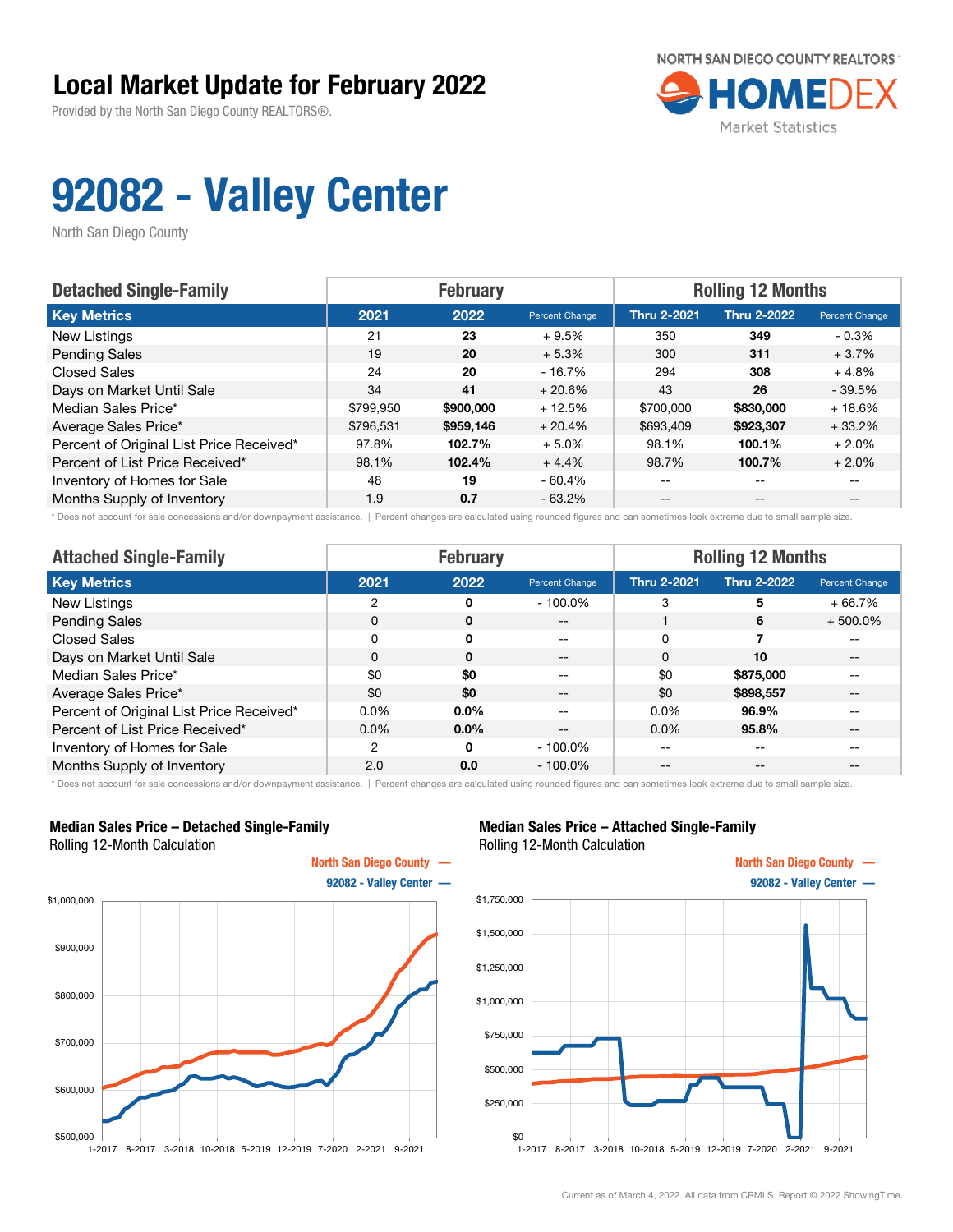Provided by the North San Diego County REALTORS®.



## 92083 - Vista

North San Diego County

| <b>Detached Single-Family</b>            |           | <b>February</b> |                | <b>Rolling 12 Months</b> |                    |                       |  |
|------------------------------------------|-----------|-----------------|----------------|--------------------------|--------------------|-----------------------|--|
| <b>Key Metrics</b>                       | 2021      | 2022            | Percent Change | <b>Thru 2-2021</b>       | <b>Thru 2-2022</b> | <b>Percent Change</b> |  |
| New Listings                             | 17        | 17              | $0.0\%$        | 309                      | 238                | $-23.0%$              |  |
| <b>Pending Sales</b>                     | 18        | 14              | $-22.2\%$      | 273                      | 221                | $-19.0\%$             |  |
| <b>Closed Sales</b>                      | 20        | 14              | $-30.0\%$      | 274                      | 228                | $-16.8%$              |  |
| Days on Market Until Sale                | 8         | 19              | $+137.5%$      | 24                       | 15                 | $-37.5%$              |  |
| Median Sales Price*                      | \$582,500 | \$742,500       | $+27.5%$       | \$565,000                | \$690,000          | $+22.1%$              |  |
| Average Sales Price*                     | \$561,850 | \$687,643       | $+22.4%$       | \$551,585                | \$688,478          | $+24.8%$              |  |
| Percent of Original List Price Received* | 102.6%    | 100.9%          | $-1.7%$        | 99.9%                    | 103.1%             | $+3.2%$               |  |
| Percent of List Price Received*          | 101.6%    | 100.7%          | $-0.9\%$       | 100.2%                   | 102.6%             | $+2.4%$               |  |
| Inventory of Homes for Sale              | 27        | 9               | $-66.7\%$      | $- -$                    | $-$                |                       |  |
| Months Supply of Inventory               | 1.2       | 0.5             | $-58.3%$       | $- -$                    | $- -$              |                       |  |

\* Does not account for sale concessions and/or downpayment assistance. | Percent changes are calculated using rounded figures and can sometimes look extreme due to small sample size.

| <b>Attached Single-Family</b>            |                | <b>February</b> |                | <b>Rolling 12 Months</b> |                    |                                       |  |
|------------------------------------------|----------------|-----------------|----------------|--------------------------|--------------------|---------------------------------------|--|
| <b>Key Metrics</b>                       | 2021           | 2022            | Percent Change | <b>Thru 2-2021</b>       | <b>Thru 2-2022</b> | Percent Change                        |  |
| New Listings                             | 6              | 11              | $+83.3%$       | 85                       | 104                | $+22.4%$                              |  |
| <b>Pending Sales</b>                     | 9              | 13              | $+44.4%$       | 78                       | 95                 | $+21.8%$                              |  |
| <b>Closed Sales</b>                      | $\overline{ }$ | 6               | $-14.3%$       | 74                       | 96                 | $+29.7%$                              |  |
| Days on Market Until Sale                | 13             | 3               | $-76.9%$       | 27                       | 10                 | $-63.0%$                              |  |
| Median Sales Price*                      | \$445,000      | \$560,500       | $+26.0%$       | \$380,000                | \$455,950          | $+20.0\%$                             |  |
| Average Sales Price*                     | \$417,571      | \$544,167       | $+30.3%$       | \$392,076                | \$459,580          | $+17.2%$                              |  |
| Percent of Original List Price Received* | 101.1%         | 107.3%          | $+6.1%$        | 99.5%                    | 103.9%             | $+4.4%$                               |  |
| Percent of List Price Received*          | 101.1%         | 105.3%          | $+4.2%$        | 99.9%                    | 102.8%             | $+2.9%$                               |  |
| Inventory of Homes for Sale              | 6              | 3               | $-50.0\%$      | --                       | $-$                | --                                    |  |
| Months Supply of Inventory               | 0.9            | 0.4             | $-55.6%$       | $- -$                    | $\qquad \qquad -$  | $\hspace{0.05cm}$ – $\hspace{0.05cm}$ |  |

\* Does not account for sale concessions and/or downpayment assistance. | Percent changes are calculated using rounded figures and can sometimes look extreme due to small sample size.

#### Median Sales Price – Detached Single-Family Rolling 12-Month Calculation